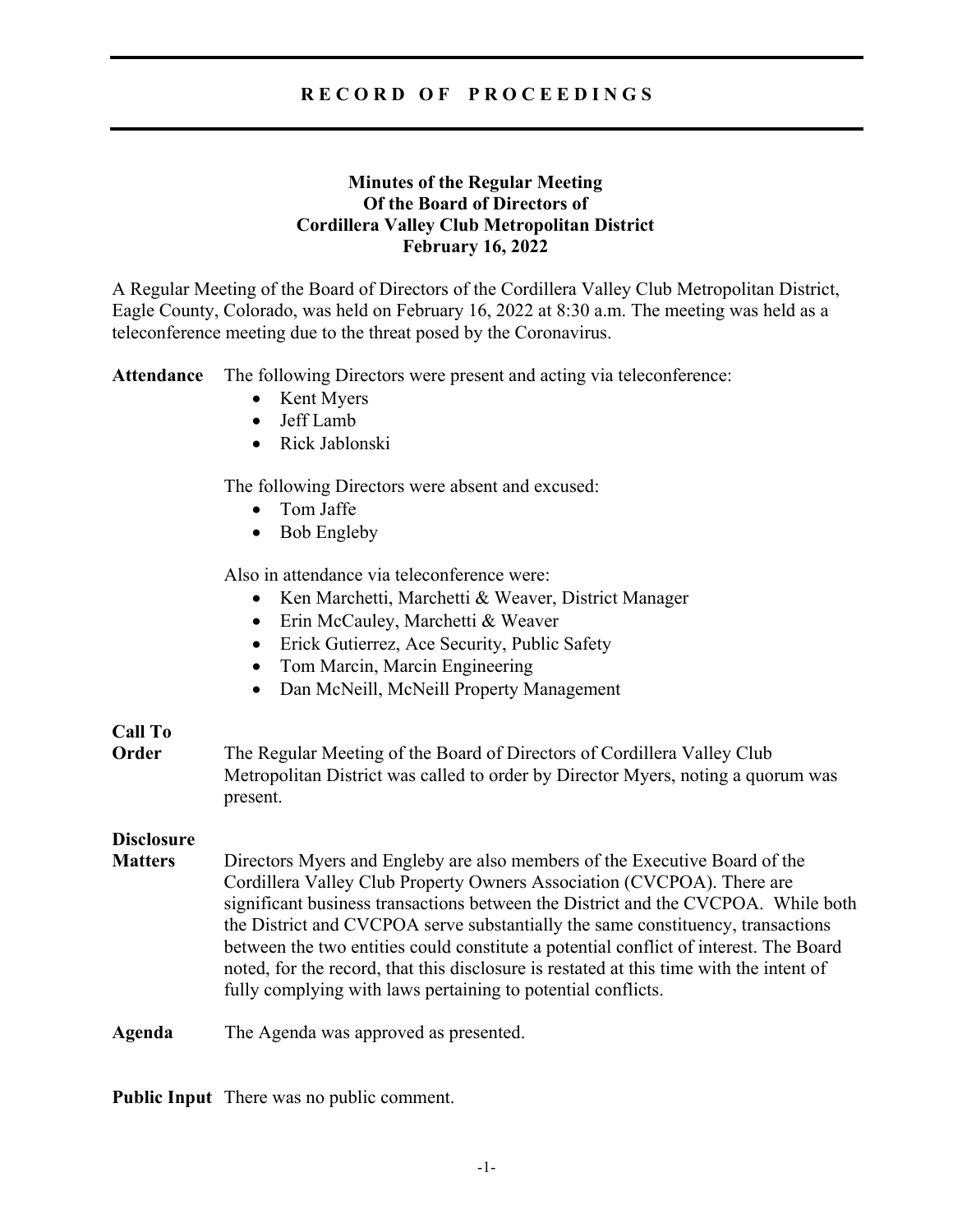#### **Cordillera Valley Club Metropolitan District February 16, 2022 Regular Meeting Minutes**

**Minutes** The Board reviewed the meeting minutes of the October 19, 2021 meeting upon motion duly made and seconded it was unanimously

> **RESOLVED** to approve the meeting minutes of the October 19, 2021 meeting as amended.

# **Public**

**Safety** Mr. Guiterrez provided a report on speeding instances throughout the winter and details of wildlife sightings. Three homes are being built on Juniper Ridge and there have been issues with parked cars blocking the hydrants, tickets were issued by the Fire Marshall. The exit gate sensor was hit and is in need of repair, it can't be determined who hit it. Gatehouse painting will take place in the spring.

> Director Myers report that at the POA meeting speeding was discussed. Erick will revisit the Traffic Logix proposal from 2021 and provide an updated report at the next Board meeting of potential solutions for speeding and related costs. The Board discussed placing speed limit tracking units on the road, and upon motion duly made and seconded it was unanimously

**RESOLVED** to authorize Erick Guiterrez/ACE Security to proceed with the project to identify solutions to speeding.

## **Marcin Engineering Update**

## **Sanctuary Corner**

Mr. Marcin gave an update on the Sanctuary Corner work; materials have been received by the contractor and work is ready to begin.

- **Drainage** Weather has delayed the ability to examine areas needing repair and determine materials needed. This will take place once weather permits.
- **Berm** The East end of the berm has been completed and the fence removed. The ditch will be cleaned and seeded, and irrigation repairs and hydroseeding will be needed in the spring. Mr. Marcin will obtain pricing for a noise barrier wall on the berm which will require less maintenance than a fence and be a better long-term option.

## **I-70 Speed Control**

Director Myers reached out to Singletree, Lake Creek and Cordillera South Side to gauge interest in attempting to lower the speed limit on I-70 to reduce Jake Brake noise. None of the communities expressed much interest.